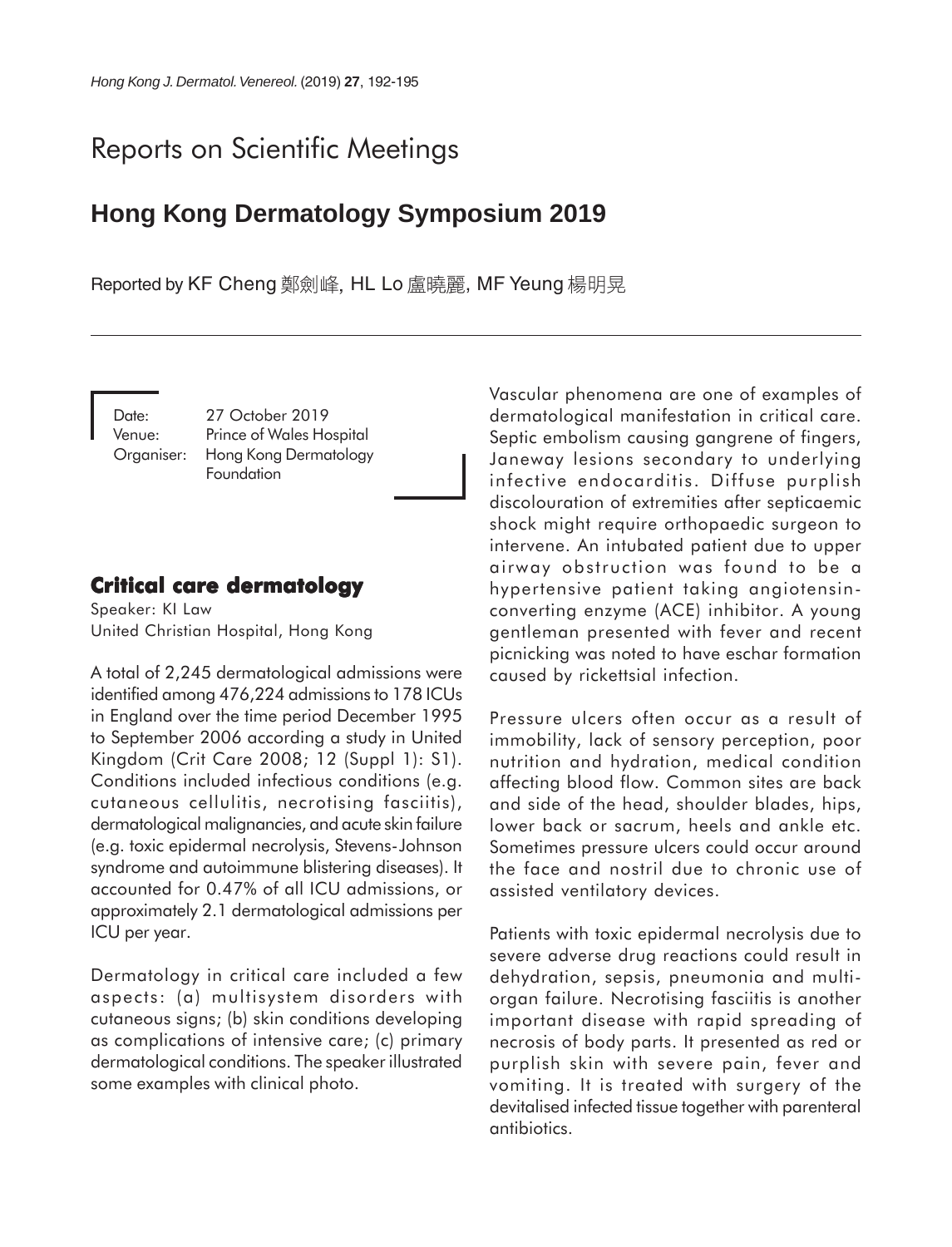#### *Learning points: Learning points:*

Numerous cutaneous problems occurred in intensive care setting including primary dermatological conditions, multisystem disorders with cutaneous manifestation and complications from intensive care.

### **Metabolic syndrome in Hong Kong psoriasis patients**

Speaker: CW Chow Social Hygiene Service, Hong Kong

Psoriasis is a common, chronic, immunemediated inflammatory skin disease. Prevalence of metabolic syndrome is increasing globally. The speaker performed a study to investigate the prevalence of metabolic syndrome among Chinese psoriasis patients attending specialist dermatology outpatient clinics of Social Hygiene Service and to identify any association between demographic and clinical parameters and metabolic syndrome. It was a cross-sectional study of 419 psoriasis patients attending specialist dermatology outpatient clinics between November 2017 and May 2018. The study demonstrated the prevalence of metabolic syndrome was 39.9%. In the final multivariate regression model, the following were found to have association with metabolic syndrome: (1) patients who were married (OR 2.604, 95% CI 1.274-5.320), (2) older at the age of onset of psoriasis (OR 1.049, 95% CI 1.029-1.07), (3) longer duration of psoriasis (OR 1.038, 95% CI 1.011-1.067) and (4) elevated C-reactive protein (OR 2.327, 95% CI 1.26-4.295).

Metabolic syndrome is a cluster of disorders including central obesity, hypertension, impaired glucose tolerance and dyslipidaemia. Metabolic syndrome is a predictor of cardiovascular disease and diabetes. Clinical implication includes raising the awareness of physicians in Hong Kong

taking care of psoriasis patients to understand the association between psoriasis and metabolic syndrome and early identification of metabolic syndrome among psoriasis patients. Appropriate management, multidisciplinary approach with primary family physicians or endocrinologists will lower the cardiovascular risk of psoriasis patients having metabolic syndrome.

#### *Learning points: Learning points:*

Early identification and targeted management of metabolic syndrome among psoriasis patients could lower the cardiovascular risks and complications of these patients.

## **Congenital sexual transmitted infections: How to prevent them?**

Speaker: WYK Lam Private Dermatologist, Hong Kong

Transplacental, intrapartum and postpartum exposure are the routes of transmission of congenital sexually transmitted diseases. Congenital infections caused by human immunodeficiency virus, syphilis, herpes simplex virus, human papillomavirus, gonorrhoea and chlamydia were discussed.

Congenital syphilis is nowadays rare because of routine antenatal screening and easily available penicillin treatment. Vertical transmission happens mostly after 16 weeks of gestation. Therefore, treatment before 16 weeks of gestation should prevent most of the foetal infection. Congenital syphilis could at times lead to miscarriage, stillbirth and neonatal death. For survivors, different manifestations exist e.g. papulosquamous plaques, pemphigus syphiliticus, Hutchinson's triad and depends on the stage of congenital syphilis.

Anogenital warts in pregnant women is not necessarily an indication for Cesarean section.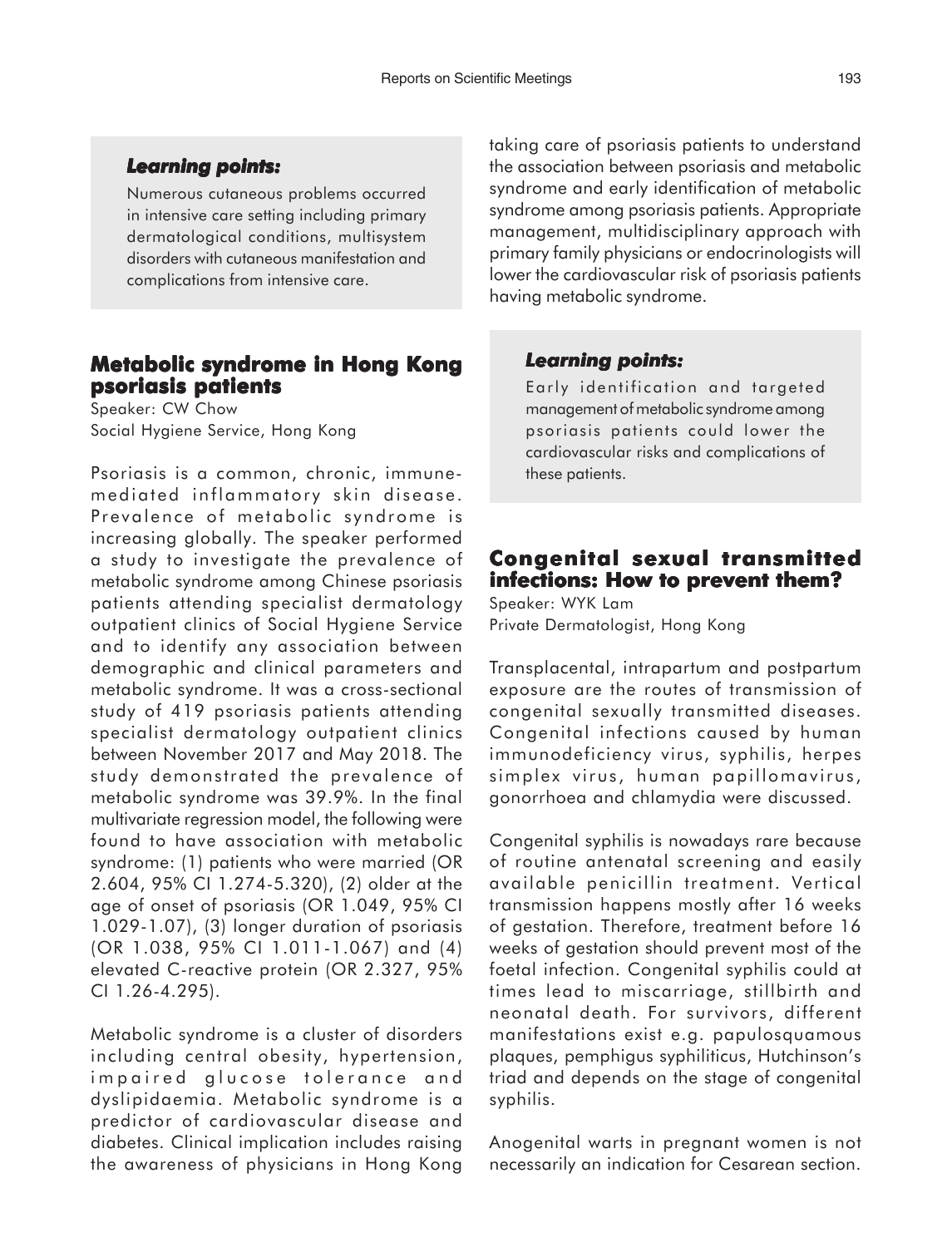Caesarean section is indicated if there is pelvic outlet obstruction or when vaginal delivery will likely result in excessive bleeding. Cryotherapy, laser or surgical removal are treatment options for warts in pregnancy.

Congenitial HIV infection remains uncommon due to measures such as antenatal screening, antiretroviral treatment and elective Caesarean section. Infants born to women with HIV infection should receive postpartum antiretroviral drugs as close to the time of birth as possible.

Chlamydial infections in neonate may lead to severe manifestations such as ophthalmia neonatorum and pneumonia. Therefore, initial antenatal screening and rescreening in the third trimester for women at increased risk is essential. Test of cure after 3-4 weeks and test of reinfection at three months are also beneficial.

*Neisseria gonorrheae* can lead to conjunctivitis, rhinitis, arthritis, meningitis and even sepsis in neonate. Antenatal screening with prompt treatment and test of cure is essential to prevent the congenital infection.

Neonatal Herpes manifestations range from disease localised to skin, eye and mouth to CNS disease and disseminated infection. Risk of transmission to the neonate is highest in mother with primary genital herpes near the time of delivery. Caesarean section and administration of acyclovir to neonates could be considered.

## *Learning points: Learning points:*

It is imperative to educate pregnant ladies on the importance of antenatal screening. Antenatal screening together with appropriate treatment and delivery plan, the risk of neonates acquiring congenital sexually transmitted diseases can be greatly reduced.

## **Common paediatric hair and nail paediatric and nail diseases diseasesdiseases**

Speaker: FFC Ip Social Hygiene Service, Hong Kong

Disorders associated with hair and nail are largely benign and mild in the paediatric population. The main concern is more often related to the cosmetic and psychosocial aspects. Hair and nail disorders may be isolated or global, which can affect more than one appendage. Occasionally, the abnormalities may be a clue to an underlying systemic condition e.g. connective tissue disease.

Alopecia is one of the common presentations of hair disorders in the paediatric population. Hypotrichosis and atrichia can be congenital or acquired. Their distribution can be diffuse or localised. Rarely, they may present as part of the underlying abnormalities such as severe ichthyosis and ectodermal dysplasias. Acquired hair loss such as alopecia areata, trichotillomania and tinea capitis are more frequently seen than the congenital conditions.

Nail disorders can present as alterations in nail plate, size and shape. Infections and disease in nail bed can be encountered. Nail changes can sometimes provide us clue to aid the diagnosis of underlying disease such as psoriasis.

#### *Learning points: Learning points:*

Despite hair and nail disorders in paediatric population are largely benign although they may cause concern especially in the parents. Moreover, hair and nails disorders can occasionally be a clue to an underlying systemic condition.